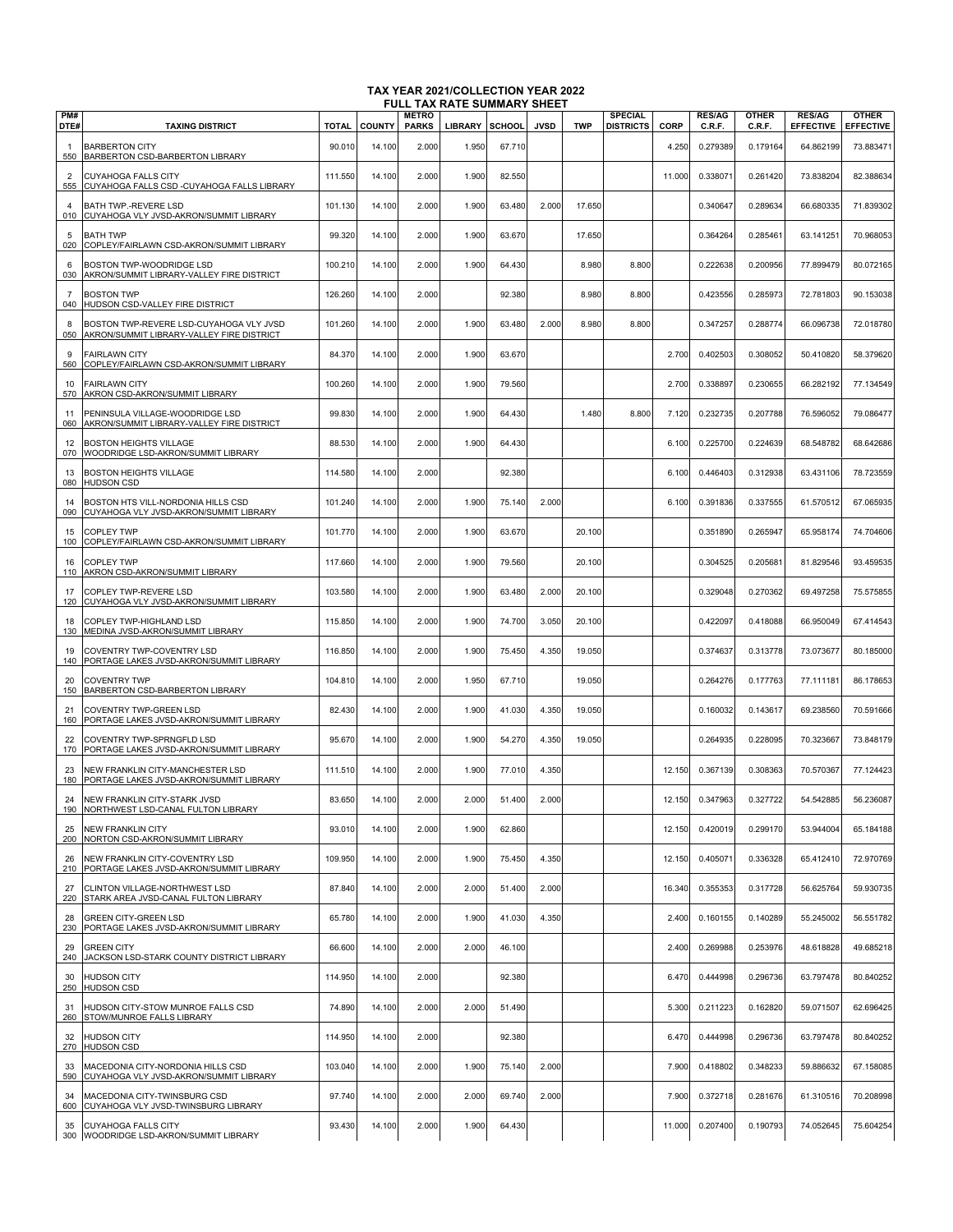| 36<br>320 | CUYAHOGA FALLS CITY-REVERE LSD<br>CUYAHOGA VLY JVSD-AKRON/SUMMIT LIBRARY                     | 94.480  | 14.100 | 2.000 | 1.900 | 63.480 | 2.000 |        |       | 11.000 | 0.341131 | 0.285025 | 62.249904 | 67.550869 |
|-----------|----------------------------------------------------------------------------------------------|---------|--------|-------|-------|--------|-------|--------|-------|--------|----------|----------|-----------|-----------|
| 37<br>310 | <b>CUYAHOGA FALLS CITY</b><br><b>HUDSON CSD</b>                                              | 119.480 | 14.100 | 2.000 |       | 92.380 |       |        |       | 11.000 | 0.423042 | 0.282850 | 68.934969 | 85.685127 |
| 38<br>330 | CUYAHOGA FALLS CITY - STOW MUNROE FLS CSD<br>STOW/MUNROE FALLS LIBRARY                       | 80.590  | 14.100 | 2.000 | 2.000 | 51.490 |       |        |       | 11.000 | 0.188746 | 0.147397 | 65.378998 | 68.711300 |
| 40<br>345 | <b>NRTHFLD CTR TWP-NORDONIA HILLS CSD-NHWD</b><br>CUYAHOGA VLY JVSD-AKRON/SUMMIT LIBRARY     | 113.150 | 14.100 | 2.000 | 1.900 | 75.140 | 2.000 | 17.510 | 0.500 |        | 0.400217 | 0.333927 | 67.865443 | 75.366193 |
| 41<br>350 | NORTHFIELD VILLAGE-NORDONIA HILLS CSD<br>CUYAHOGA VLY JVSD-AKRON/SUMMIT LIBRARY              | 102.620 | 14.100 | 2.000 | 1.900 | 75.140 | 2.000 |        |       | 7.480  | 0.389024 | 0.319794 | 62.698342 | 69.802767 |
| 42<br>390 | SAGAMORE HILLS TWP-NORDONIA HILLS CSD<br>CUYAHOGA VLY JVSD-AKRON/SUMMIT LIBRARY              | 108.070 | 14.100 | 2.000 | 1.900 | 75.140 | 2.000 | 12.930 |       |        | 0.381731 | 0.305513 | 66.816332 | 75.053217 |
| 43<br>420 | SAGAMORE HILLS TWP-WOODRIDGE LSD-NHWD<br>AKRON/SUMMIT LIBRARY                                | 95.860  | 14.100 | 2.000 | 1.900 | 64.430 |       | 12.930 | 0.500 |        | 0.225818 | 0.195634 | 74.213117 | 77.106525 |
| 44<br>095 | BOSTON HTS VILLAGE-NORDONIA HILLS CSD-NHWD<br>CUYAHOGA VLY JVSD-AKRON/SUMMIT LIBRARY         | 101.740 | 14.100 | 2.000 | 1.900 | 75.140 | 2.000 |        | 0.500 | 6.100  | 0.390711 | 0.336126 | 61.989027 | 67.542492 |
| 45<br>400 | SAGAMORE HILLS TWP-NORDONIA HILLS CSD-NHWD<br>CUYAHOGA VLY JVSD-AKRON/SUMMIT LIBRARY         | 108.570 | 14.100 | 2.000 | 1.900 | 75.140 | 2.000 | 12.930 | 0.500 |        | 0.380724 | 0.304322 | 67.234847 | 75.529774 |
| 46<br>610 | NORTON CITY<br>NORTON CSD-AKRON/SUMMIT LIBRARY                                               | 91.360  | 14.100 | 2.000 | 1.900 | 62.860 |       |        |       | 10.500 | 0.396765 | 0.278568 | 55.111521 | 65.910018 |
| 47<br>620 | <b>VORTON CITY</b><br>BARBERTON CSD-BARBERTON LIBRARY                                        | 96.260  | 14.100 | 2.000 | 1.950 | 67.710 |       |        |       | 10.500 | 0.266389 | 0.172135 | 70.617431 | 79.690252 |
| 48<br>360 | RICHFIELD TWP-RICHFIELD JOINT REC DIST-REVERE LSD<br>CUYAHOGA VLY JVSD-AKRON/SUMMIT LIBRARY  | 98.990  | 14.100 | 2.000 | 1.900 | 63.480 | 2.000 | 14.050 | 1.460 |        | 0.339843 | 0.290281 | 65.348978 | 70.255122 |
| 49<br>370 | RICHFIELD TWP-RICHFIELD JOINT REC DIST<br>WOODRIDGE LSD-AKRON/SUMMIT LIBRARY                 | 97.940  | 14.100 | 2.000 | 1.900 | 64.430 |       | 14.050 | 1.460 |        | 0.212255 | 0.200444 | 77.151719 | 78.308507 |
| 50<br>380 | RICHFIELD VILL-RICHFIELD JOINT REC DIST-REVERE LSD<br>CUYAHOGA VLY JVSD-AKRON/SUMMIT LIBRARY | 87.040  | 14.100 | 2.000 | 1.900 | 63.480 | 2.000 |        | 1.460 | 2.100  | 0.371178 | 0.309989 | 54.732698 | 60.058529 |
| 51<br>430 | SPRINGFIELD TWP-SPRINGFIELD LSD<br>PORTAGE LAKES JVSD-AKRON/SUMMIT LIBRARY                   | 98.770  | 14.100 | 2.000 | 1.900 | 54.270 | 4.350 | 22.150 |       |        | 0.288495 | 0.232460 | 70.275392 | 75.809973 |
| 52<br>440 | SPRINGFIELD TWP-GREEN LSD<br>PORTAGE LAKES JVSD-AKRON/SUMMIT LIBRARY                         | 85.530  | 14.100 | 2.000 | 1.900 | 41.030 | 4.350 | 22.150 |       |        | 0.191041 | 0.151719 | 69.190285 | 72.553460 |
| 54<br>460 | AKEMORE VILLAGE-SPRINGFIELD LSD.<br>PORTAGE LAKES JVSD-AKRON/SUMMIT LIBRARY                  | 86.170  | 14.100 | 2.000 | 1.900 | 54.270 | 4.350 |        |       | 9.550  | 0.274062 | 0.231283 | 62.554036 | 66.240345 |
| 55<br>470 | MOGADORE VIL-MOGADORE LSD<br>MAPLEWOOD AREA JVSD-AKRON/SUMMIT LIBRARY                        | 110.110 | 14.100 | 2.000 | 1.900 | 85.960 | 4.000 |        |       | 2.150  | 0.450456 | 0.289762 | 60.510241 | 78.204301 |
| 56<br>630 | STOW CITY - STOW MUNROE FALLS CSD<br>STOW/MUNROE FALLS LIBRARY                               | 79.090  | 14.100 | 2.000 | 2.000 | 51.490 |       |        |       | 9.500  | 0.192325 | 0.150192 | 63.878998 | 67.211300 |
| 57<br>500 | SILVER LAKE VILLAGE<br>CUYAHOGA FALLS CSD -CUYAHOGA FALLS LIBRARY                            | 114.300 | 14.100 | 2.000 | 1.900 | 82.550 |       |        |       | 13.750 | 0.329937 | 0.255130 | 76.588204 | 85.138634 |
| 58<br>280 | MUNROE FALLS CITY-STOW MUNROE FALLS CSD<br>STOW/MUNROE FALLS LIBRARY                         | 77.590  | 14.100 | 2.000 | 2.000 | 51.490 |       |        |       | 8.000  | 0.208999 | 0.153752 | 61.373777 | 65.660348 |
| 59<br>290 | MUNROE FALLS CITY<br>TALLMADGE CSD-AKRON/SUMMIT LIBRARY                                      | 106.030 | 14.100 | 2.000 | 1.900 | 80.030 |       |        |       | 8.000  | 0.341263 | 0.246849 | 69.845896 | 79.856585 |
| 60<br>640 | TALLMADGE CITY<br>TALLMADGE CSD-AKRON/SUMMIT LIBRARY                                         | 104.180 | 14.100 | 2.000 | 1.900 | 80.030 |       |        |       | 6.150  | 0.344943 | 0.257748 | 68.243865 | 77.327806 |
| 61        | TALLMADGE CITY-STOW MUNROE FALLS CSD<br>650 STOW/MUNROE FALLS LIBRARY                        | 75.740  | 14.100 | 2.000 | 2.000 | 51.490 |       |        |       | 6.150  | 0.210830 | 0.166470 | 59.771746 | 63.131569 |
| 62<br>510 | TWINSBURG TWP-TWINSBURG CSD<br>CUYAHOGA VLY JVSD-TWINSBURG LIBRARY                           | 110.010 | 14.100 | 2.000 | 2.000 | 69.740 | 2.000 | 20.170 |       |        | 0.351043 | 0.251346 | 71.391717 | 82.359409 |
| 64<br>660 | TWINSBURG CITY-TWINSBURG CSD<br>CUYAHOGA VLY JVSD-TWINSBURG LIBRARY                          | 92.840  | 14.100 | 2.000 | 2.000 | 69.740 | 2.000 |        |       | 3.000  | 0.348360 | 0.256644 | 60.498259 | 69.013194 |
| 65<br>480 | REMINDERVILLE CITY<br>AURORA CSD-PORTAGE COUNTY LIBRARY                                      | 106.620 | 14.100 | 2.000 | 1.000 | 84.320 |       |        |       | 5.200  | 0.422850 | 0.319838 | 61.535772 | 72.518845 |
| 66<br>490 | REMINDERVILLE CITY-TWINSBURG CSD<br>CUYAHOGA VLY JVSD-TWINSBURG LIBRARY                      | 95.040  | 14.100 | 2.000 | 2.000 | 69.740 | 2.000 |        |       | 5.200  | 0.344022 | 0.250812 | 62.344118 | 71.202828 |
| 67        | <b>AKRON CITY</b><br>530 AKRON CSD-AKRON/SUMMIT LIBRARY                                      | 108.060 | 14.100 | 2.000 | 1.900 | 79.560 |       |        |       | 10.500 | 0.314435 | 0.214006 | 74.082192 | 84.934549 |
| 68<br>530 | <b>AKRON CITY</b><br>AKRON CSD-AKRON/SUMMIT LIBRARY                                          | 108.060 | 14.100 | 2.000 | 1.900 | 79.560 |       |        |       | 10.500 | 0.314435 | 0.214006 | 74.082192 | 84.934549 |
| 69<br>540 | <b>AKRON CITY</b><br>COPLEY/FAIRLAWN CSD-AKRON/SUMMIT LIBRARY                                | 92.170  | 14.100 | 2.000 | 1.900 | 63.670 |       |        |       | 10.500 | 0.368441 | 0.281983 | 58.210820 | 66.179620 |
| 70<br>548 | <b>AKRON CITY</b><br>WOODRIDGE LSD-AKRON/SUMMIT LIBRARY                                      | 92.930  | 14.100 | 2.000 | 1.900 | 64.430 |       |        |       | 10.500 | 0.208516 | 0.191819 | 73.552645 | 75.104254 |
| 71<br>545 | AKRON CITY-SPRINGFIELD LSD<br>PORTAGE LAKES JVSD-AKRON/SUMMIT LIBRARY                        | 87.120  | 14.100 | 2.000 | 1.900 | 54.270 | 4.350 |        |       | 10.500 | 0.260444 | 0.220520 | 64.430109 | 67.908295 |
| 72<br>543 | AKRON CITY-REVERE LSD<br>CUYAHOGA VLY JVSD-AKRON/SUMMIT LIBRARY                              | 93.980  | 14.100 | 2.000 | 1.900 | 63.480 | 2.000 |        |       | 10.500 | 0.342946 | 0.286541 | 61.749904 | 67.050869 |
| 73        | AKRON CITY-COVENTRY LSD<br>549 PORTAGE LAKES JVSD-AKRON/SUMMIT LIBRARY                       | 108.300 | 14.100 | 2.000 | 1.900 | 75.450 | 4.350 |        |       | 10.500 | 0.379685 | 0.314450 | 67.180119 | 74.245116 |
|           | 74 BARBERTON CITY-COVENTRY LSD                                                               | 102.050 | 14.100 | 2.000 | 1.900 | 75.450 | 4.350 |        |       | 4.250  | 0.403972 | 0.334740 | 60.824695 | 67.889818 |